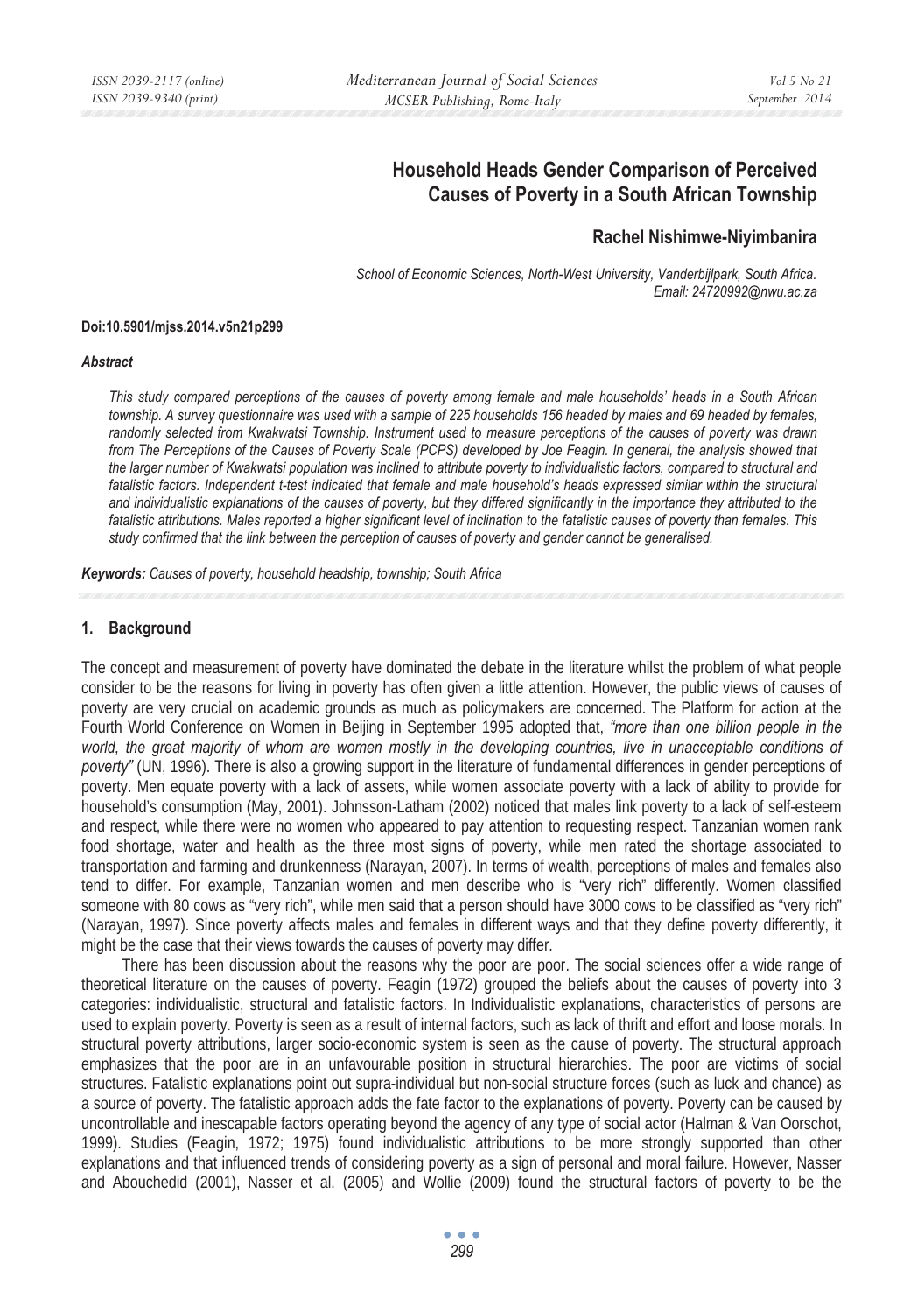predominant causal factor for poverty followed by individualistic and fatalistic.

There is a considerable demographic variability in beliefs about poverty which needs a closer analysis. Looking in the existing literature of the perception of causes of poverty, researchers, (Hunt 1996, Sun 2001, Cozzarelli, et al., 2001) showed that women gave more structural causes of poverty than men; while Morcöl (1997) indicated that men prefer structural explanations than women. Shirazi and Biel (2005) argued that there is a limited theoretical and empirical foundation for forecasting about gender differences in causal attributions for financial failure. Frieze et al. (1982) reviewed 21 studies of attributional gender differences and found only two consistent results: Men attribute their successes and failures less luck than women. These findings indicate few consistent gender differences of noticeable magnitude. Despite the fact that these results might appear discouraging, however, there is no reason to believe that the perceptions of the causes of poverty are the same everywhere in the world. Therefore, country or small area specific analysis is indispensable.

Findings in research on performance evaluation suggest that gender differences in causal attributions result from any externality (situation) bias among women and/or internality bias among men may lead to gender difference in performance evaluation (Rice, 2001). Traditionally, females are considered incompetent, dependent and inferior to males (Wollie, 2009). This seems to have its own impact on the less favourable attribution pattern of women. However, the position in turn hampers female self-enhancement, achievement motivation and an optimistic view of their futures than their male counterparts. In most societies, women hold low-control social roles and are more dependent on external factors than men (Rice, 2001). Culture, tradition and stereotypes have always contributed to the gender division of labour. Women have to be generally in charge of caring for children, the disabled and elderly in the household (Evandrou & Glaser, 2003). Women work fewer hours or cease working to carry out household unpaid activities (Evandrou & Glaser, 2003). These responsibilities limit the opportunities for women to develop and improve their skills and accumulate assets. Chen et al. (2005) confirm that since 1970 there has been an increasing trend of females participating in the labour market in either part-time or full-time work, despite disparities between the salaries of women and men (gender pay gap) and working conditions. Women's jobs continue to be mostly in the informal sector and part-time work and are described in *Cs* (caring, cleaning, catering and cash registers) which pay less (Chen et al., 2005; Okojie, 2003; Rai, 2002; World Bank, 2005a). These differences in opportunities may explain why male and female perceptions of causes of poverty tend to differ.

In a South African Township context, perceptions of causes of poverty among females and males are particularly relevant because of the persistent higher incidence of female below the poverty line (StatsSA, 2011) and wider socioeconomic inequalities despite the continuing decline of poverty in terms of the head count ratio (StatsSA, 2012). Therefore, it is important to find out how females and males understand the causes of poverty in terms of individualistic, structural fatalistic factors in a South African township. The purpose of this study is to assess the degree to which females differ from their male counterparts in their perceptions of causes of poverty. The ideology formed by gender analysis concerning the perceptions of causes of poverty can considerably help to develop an attribution literature in South African townships, relatively to other studies reporting data on attributions of causes of poverty in other areas.

### **2. Data Collection and Analysis**

## *2.1 Participants*

A sample of 225 households was randomly selected to meet the analytical needs of this study. In order to collect the necessary data, a survey questionnaire was undertaken. The main participants to the survey were the household heads. In total, 225 household's heads (156 male and 69 females) based in Kwakwatsi Township, Ngwathe Local Municipality, Free State province of South Africa participated in this study. Kwakwatsi is a former black residential township for the town of Koppies, located 180km south of Johannesburg with its head office in Parys (Muzindutsi & Sekhampu, 2014). Kwakwatsi Township was selected for this study because it is seen as a semi-urban area, evidenced by lack of economic development and conditions of poverty (Sekhampu, 2012).

## *2.2 Research instrument*

The research instrument was a questionnaire that measured households' socio-economic, demographic characteristics and perceptions of the causes of poverty. Question items that measured perceptions of the causes of poverty were drawn from the Perceptions of the Causes of Poverty Scale (PCPS) developed by Joe Feagin (Feagin, 1972; 1975). This scale consists of 12 items describing a broad range of individual, structural, and fatalistic causes of poverty. There are grouped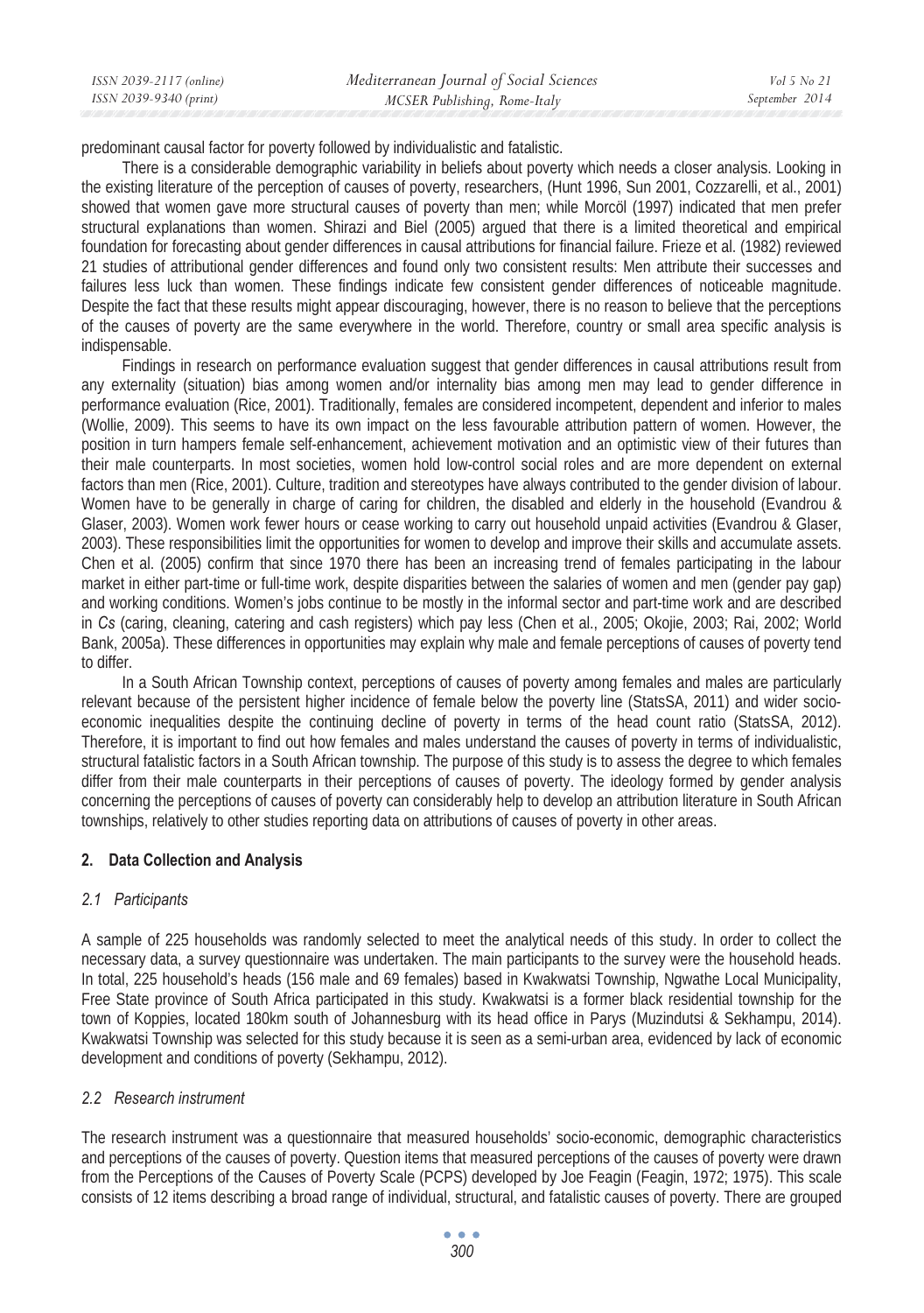| ISSN 2039-2117 (online) | Mediterranean Journal of Social Sciences | Vol 5 No 21    |
|-------------------------|------------------------------------------|----------------|
| ISSN 2039-9340 (print)  | MCSER Publishing, Rome-Italy             | September 2014 |
|                         |                                          |                |

into three categories namely, the individualistic, fatalistic and structural factors. More specifically, respondents rated each possible cause of poverty on a five-point Likert-type scale ranged from 1 (strongly disagree) to 5 (strongly agree) with the higher values indicating a greater importance as to why people perceived such cause poverty.

Under individualistic factors were these three statements: "(1) they waste their money on inappropriate items, (2) they lack the ability to manage money, (3) they do not actively seek to improve their lives. Under fatalistic factors were these statements: (4) they lack luck, (5) hey have bad fate', (6) they have encountered misfortunes', '(7) they are born inferior and (8) they are not motivated because of welfare. Under structural factors were these statements (9) distribution of wealth in the society is uneven, (10) the society lacks social justice, (11) they are exploited by rich people, and (12) they lack opportunities due to the fact that they live in poor families.

Each of the three indices was evaluated for dimensionality and reliability through a procedure for reducing the dimensionality of a data set known as Principal Component Analysis (PCA) and reliability test. This was done with the use of Kaiser's criterion. Kaiser's criterion states that only factors with an eigenvalue of 1.00 or greater are retained for analysis (Pallant, 2013). Cronbach's Alpha test was used to test the reliability of the questionnaire, while Bartlett's test for sphericity and Kaiser–Meyer–Olkin (KMO) were performed to measure the sampling adequacy and to determine the meaningfulness of performing principal component analysis. Principal component analysis is advisable only if the variables involved are sufficiently correlated. George and Mallery (2003) and Pallant (2013) stipulated that a Cronbach's Alpha value of greater than 0.6 means that the component is reliable. The sample is adequate when the KMO is greater or equal to 0.6, while the performance of principal component would be appropriate if Bartlett's Test of Sphericity is significant (p<0.05) (Pallant, 2013). All of statistical analyses of this study were performed by the use of Statistical Package for the Social Sciences statistics (SPSS) 22 version.

### **3. Results**

All 12 items were loaded in the factor analysis to test for reliability and dimensionality using PCA. The Kaiser-Meyer-Olkin measure of sampling adequacy (KMO) was found to be 0.66 (which is above 0.6 suggested by Pallant, 2013) and that the Bartlett's Test of Sphericity p value was 0.000 indicating that correlation between items were sufficiently large for PCA. Cronbach's alpha of 0.8 was found, which shows that PCPS is a reliable instrument.

The way each item is correlated with an underlying factor is shown in Table 1. Eigenvalue of value equal or greater than 1 was considered valid when using the Kaiser`s criterion. Component 1 (Individualistic index) recorded an eigenvalue of 2.610 that explains 20.07 percent of the common variance to all six of the items. Component 2 (Fatalistic index) recorded eigenvalue of 2.419 and percentage of variance of 18.61%. Component 3 (Structural index) had an eigenvalue of 1.987 that explains 15.28 percent of the common variance to all the items. In total all the three components explained about 54% of the common variance.

The elements found to be in individualistic perceptions of poverty are "they waste money on inappropriate items" (0.807), "they do not actively seek to improve themselves" (0.801), "the rich exploit the poor" (0.761), "they lack the ability to manage money" (0.694). However, the item, "they are exploited by rich people" did not support the theory of Feagin (1972). The theory considers the item "they are exploited by rich people" as a structural factor, however, the participants of this study perceived it as individualistic factor. The Cronbach's Alpha accounted to 0.8 which suggests the internal consistency of individualistic index.

Items in the second component (fatalistic) includes: "they lack luck" (0.735), "they are not motivated by welfare" (0.687), "they have encountered misfortunes" (0.681), "they have bad fate" (0.556) and "they are born inferior" (0.493). Fatalistic dimension was found reliable with a Cronbach's Alpha 0.63. The third component, related to structural perceptions of poverty, covered; "they lack social justice" (0.325), "'they lack opportunities due to the fact that they born in poor families" (0.735), "they live in places they not many opportunities" (0.703) and "distribution of wealth is uneven" (0.634). The results have shown that structural is composed of 4 factors instead of 5 identified by theory. The factor of being exploited by the rich was categorised as individualistic perception of the causes of poverty. The structural Cronbach's Alpha was at 0.7 suggesting internal consistency.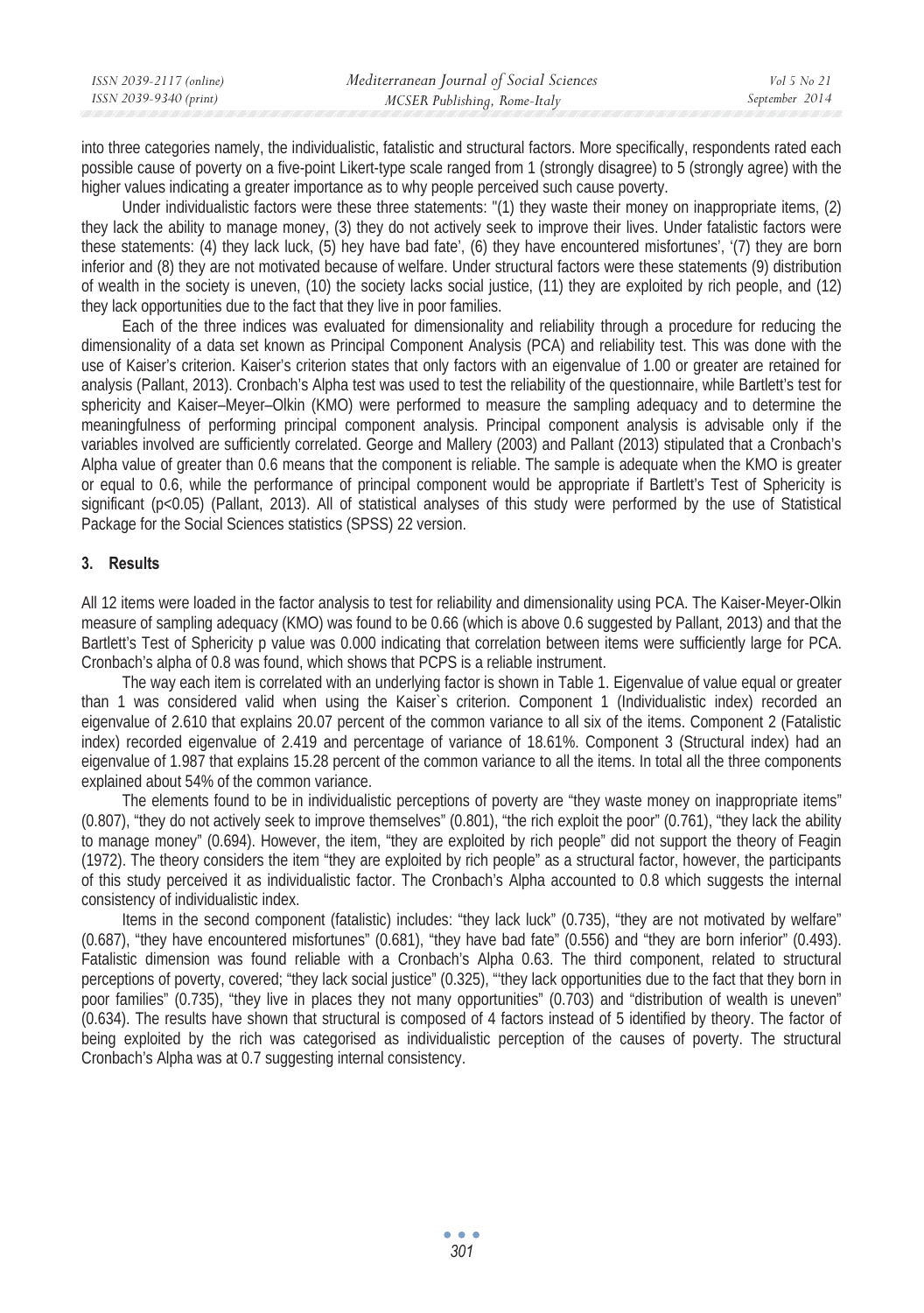## **Table 1:** Component matrix

| Reasons why poor people are poor                                        |       |       | <b>Components</b> |  |  |
|-------------------------------------------------------------------------|-------|-------|-------------------|--|--|
|                                                                         |       | 2     | 3                 |  |  |
| <b>Factor 1: Individualistic</b>                                        |       |       |                   |  |  |
| They waste money on inappropriate items                                 | 0.807 |       |                   |  |  |
| They do not actively seek to improve themselves                         | 0.801 |       |                   |  |  |
| They are exploited by rich people                                       | 0.761 |       |                   |  |  |
| They lack the ability to manage money                                   | 0.694 |       |                   |  |  |
| <b>Factor 2: Fatalistic</b>                                             |       |       |                   |  |  |
| They lack luck                                                          |       | 0.735 |                   |  |  |
| They are not motivated because of welfare                               |       | 0.687 |                   |  |  |
| They have encountered misfortune                                        |       | 0.681 |                   |  |  |
| They have bad fate                                                      |       | 0.556 |                   |  |  |
| They are born inferior                                                  |       | 0.493 |                   |  |  |
| <b>Factor 3: Structural</b>                                             |       |       |                   |  |  |
| The society lacks social justice                                        |       |       | 0.325             |  |  |
| They lack opportunities due to the fact that they born in poor families |       |       | 0.733             |  |  |
| They live in places where they are not many opportunities               |       |       | 0.703             |  |  |
| Distribution of wealth is uneven                                        |       |       | 0.634             |  |  |
| Kaiser-Meyer Olkin Measure                                              | 0.665 | 0.665 | 0.665             |  |  |
| Cronbach's Alpha                                                        | 0.8   | 0.63  | 0.7               |  |  |

Table 2 reports gender distribution of perception of the causes of poverty. It shows that the larger number of Kwakwatsi population (50.66%) was inclined to attribute poverty to individualistic factors compared to structural (25%) and fatalistic factors (28.8%). This is consistent with the findings of Feagin (1972) who found individualistic attributions to be more strongly supported than other explanations. However, when it comes to the comparison, more males (51.9%) appeared to be inclined to attribute poverty individualistic factors than females did (47.8%). From Table 2, more males (28.8%) than females (20.3%) seemed to believe fatalistic factors as cause of poverty.

### **Table 2:** Perception of the causes of poverty across gender

|                              | Individualistic perception |        | <b>Structural perception</b> |       | <b>Fatalistic perception</b> |        |
|------------------------------|----------------------------|--------|------------------------------|-------|------------------------------|--------|
| Gender of the household head | Yes                        | No     | Yes                          | No    | Yes                          | No     |
| Female                       | 47.8%                      | 52.2%  | 34.8%                        | 65.2% | 20.3%                        | 79.7%  |
| Male                         | 51.9%                      | 48.1%  | 25%                          | 75%   | 28.8%                        | 71.2%  |
| Total                        | 50.67%                     | 49.33% | 28%                          | 72%   | 26.22%                       | 73.78% |

Even though, the above table shows the difference in percentage of how males and females of Kwakwatsi perceived the causes of poverty, in quantitative data analysis, there are several statistical tests that can be used to examine significance of differences between two or more groups. An independent samples t-test was used to examine if there is a significant difference on perceptions of the causes of poverty between male and female. Independent t-test indicated that although the females and males expressed similar levels of agreement with the structural and individualistic explanations of poverty, they differed significantly in the importance they attributed to the fatalistic perceptions (t=2.54, df = 117.62,  $p <$ .05). Males (M=3.35, SD =0.84) reported significantly higher levels inclination to the fatalistic factors of causes of poverty than females (M =3.03, SD=0.94).

**Table 3:** Mean comparison

| Factor                 |      | Male<br>Female |      |       | T test  | Sig. (2-tailed). |
|------------------------|------|----------------|------|-------|---------|------------------|
|                        | M    | SD             | M    | SD    |         |                  |
| <b>Individualistic</b> | 3.59 | 0.96           | 3.61 | 01.00 | 0.73    | 0.94             |
| <b>Structural</b>      | 3.30 | 0.71           | 3.22 | 0.82  | $-0.74$ | 0.46             |
| Fatalistic             | 3.03 | 0.94           | 3.35 | 0.84  | 2.43    | 0.01             |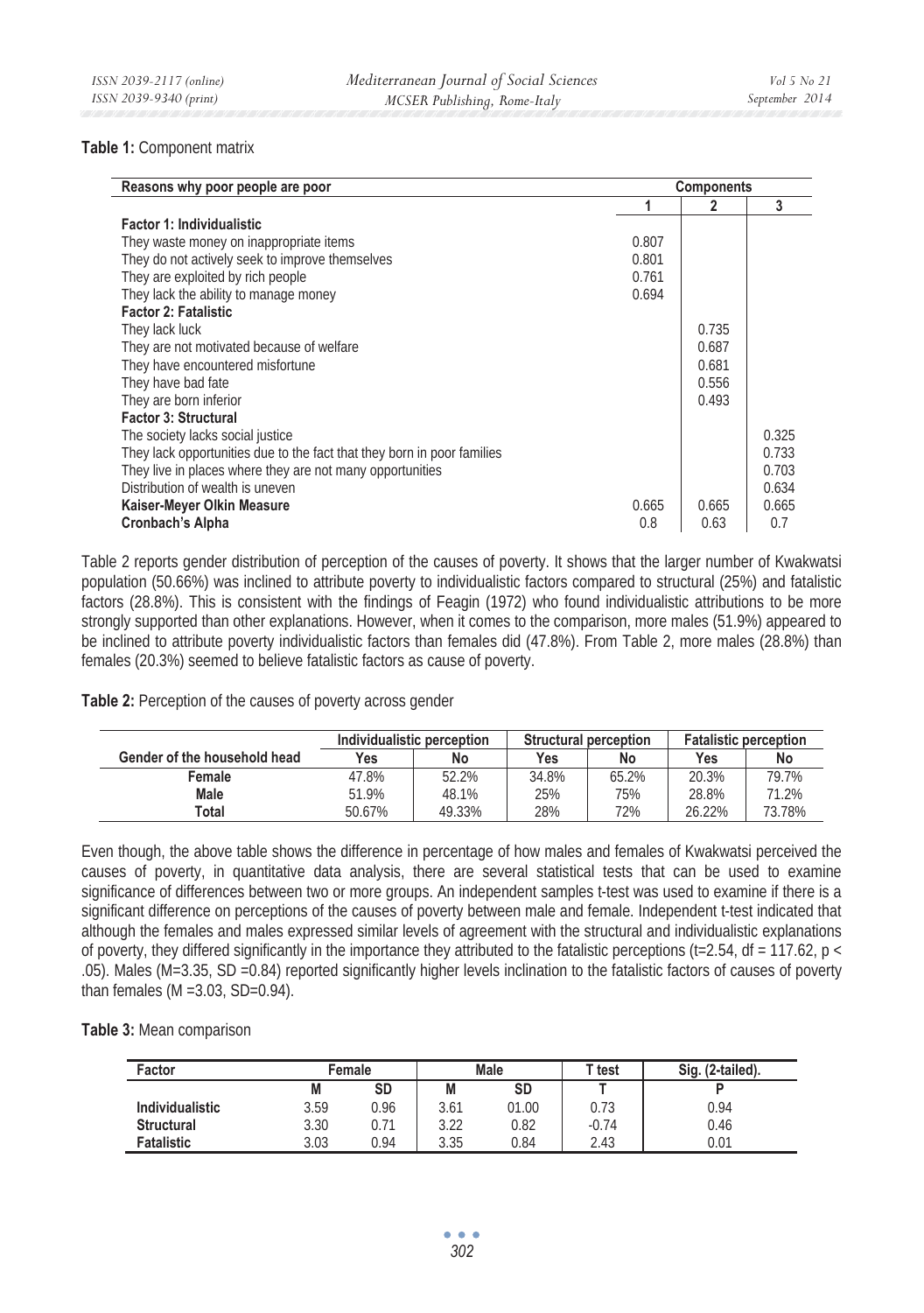## **4. Discussion**

The analysis showed that a larger number of Kwakwatsi population was inclined to attributing causes of poverty to individualistic factors, compared to structural and fatalistic factors. This is consistent with the findings of Feagin (1972) who found individualistic attributions to be more strongly supported than other explanations. However, these findings do not support those of Nasser and Abouchedid (2001), Nasser et al. (2005) and Wollie (2009) who found the structural factors of poverty to be perceived as the predominant causal factors for poverty.

Independent t-test indicated that although the females and males expressed similar levels of agreement with the structural and individualistic explanations of poverty, they differed significantly in the importance they attributed to the fatalistic attributions. Males reported significantly higher levels inclination to the fatalistic factors of causes of poverty than females. A considerable proportion of males compared to females regard bad luck, bad fate, misfortune and born inferior as reasons for poverty. This finding supports that of Sun (2001) who found that males weighted the importance of the fatalistic factor more heavily than did their female counterparts. The results of the current study are also consistent with that of Wollie (2009) who found a statistical significance difference of gender on fatalistic dimension of poverty, while it had no any significant effects all other attributions of poverty (structural and individualistic). Nevertheless, in the case of Wollie (2009) females were more inclined to fatalistic explanations than males. This was also found by Frieze et al. (1982) who indicated that males did not attribute poverty to fatalistic factors. Cozzarelli et al. (2001) showed that women appeared to give more structural causes of poverty than men; while Morcöl (1997) indicated that men prefer structural explanations.

It is useful to consider some of the possible explanations for these inconsistencies. This can be raised by the fact that socio-demographic factors are always analysed on the basis of specific data of a country or region. Some personal backgrounds and experiences also still hold strong power in forming individual beliefs. Therefore, these patterns are not consistent in building a solid hypothesis associated with perceptions of the causes of poverty across gender. In most societies, women hold low-control social roles and are, therefore, more dependent on external factors than are men (Rice, 2001). The finding of this study might be derived from the fact that it used the sample of female-headed households only. Persons and groups of persons in roles in which they have limited control and power over changes in their environment, including their own outcomes, are logically more inclined to attribute changes to external factors than person with more control (Shirazi & Biel, 2005). However, female households' heads are more independent and have more control over resources than other women who are not household heads. Moreover South Africa has been conducting campaigns and implementing numerous policies to ensure equal and fair access to the labour market by both men and women.

## **5. Conclusion**

This study compared perceptions among females and males concerning causes of poverty. Both females and males appeared more likely to blame the individual and structural flaws at the same level in the current study. The only difference between male and female household's head appeared in the way the perceived fatalistic causes of poverty. Males reported higher significant levels of inclination to the fatalistic factors of causes of poverty than females. To ascertain the causal relationship between males and females attitudes towards the causes of poverty, more rigorous studies (e.g., samples of females and males in all categories) should be pursued. Comparisons between different time periods and townships would enrich our understanding of the phenomenon in question. It has to be considered whether the attributions of poverty vary between different disadvantaged populations (by comparing poor female with their male counterparts and non-poor males to their female counterparts).

## **References**

- Carr, S.C. & MacLachlan, M. (1998). Actors, Observers and Attributions for Third World Poverty: Contrasting Perspectives from Malawi and Australia. *Journal of Social Psychology,* 138(2):189-202.
- Chen, M., Vanek, J., Lund, F., Heintzand, J., Jhabvala, R. & Bonner, C. (2005). Progress of the world's women: women, work & poverty. New York: United Nations Development Fund for Women (UNIFEM).
- Cozzarelli, C., Wilkinson, A.V., & Tagler, M.J. (2001). Attitudes toward the poor and attributions for poverty*. Journal of Social issues*, 57:207-228.
- Evandrou, M. & Glaser, K. (2003). Combining work and family life: the pension penalty of caring. *Ageing and Society*, 23:582-601.
- Feagin, J.R. (1972). Poverty: we still believe that God helps those who help themselves. *Psychology Today*, 6, 101-129.
- Feagin, J.R. (1975). Subordinating the poor: Welfare and American belief. Englewood Cliffs, NJ: Prentice-Hall.